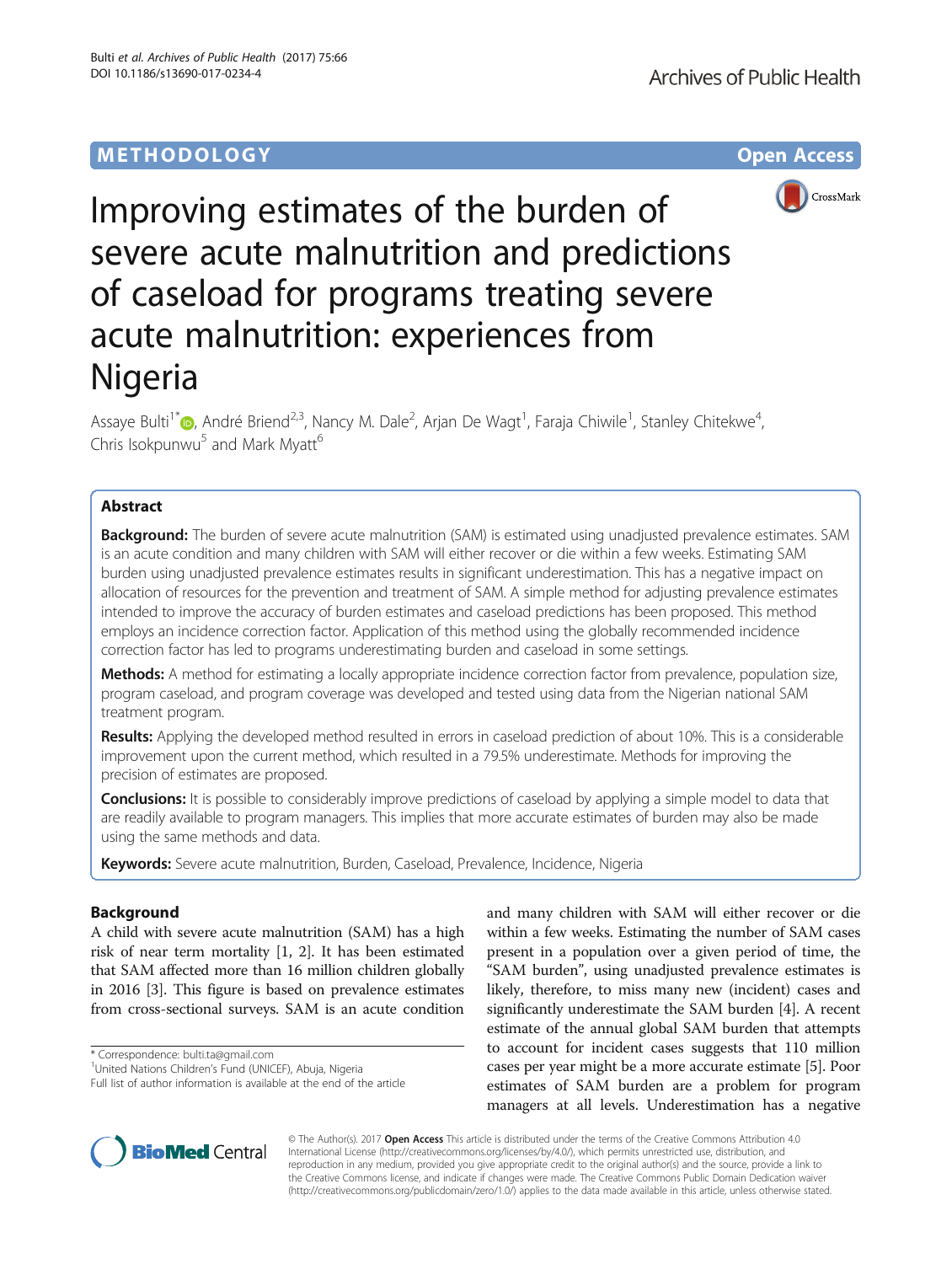impact on the prioritization of resource allocation for the prevention and treatment of SAM both globally and locally [[6\]](#page-7-0).

Burden is the sum of prevalent cases at the start of a period and incident cases that arise during that period. The number of prevalent cases in a population at a given point in time can be estimated using a combination of a prevalence estimate from a cross-sectional survey and population data. This information is usually already available to program managers. Incidence is more complicated and more expensive to estimate.

The relationship between incidence and prevalence is frequently described using a "bathtub" metaphor [[7\]](#page-7-0). In this model the flow of water into the bathtub is analogous to incidence, the level of the water in the bathtub represents prevalence, and the flow of water out of the bathtub through the drain represents recovery and mortality. Incidence in relation to prevalence depends, to a large extent, upon the average duration of illness (see Fig. 1).

The simple relationship between prevalence, incidence, and duration of illness makes it possible to create a simple mathematical model that allows the estimation of burden using prevalence and population estimates together with other data (e.g. program coverage and program caseloads) that will usually be available to program managers.

The Community Management of Acute Malnutrition (CMAM) Forum has proposed a simple method to estimate SAM burden and predict the number of cases that a program will treat over a given planning period [\[8](#page-7-0)]. The number of prevalent cases present in a population at the time of a prevalence survey is estimated as the product of prevalence and population size:

where:

N is the size of the population of interest

 $P$  is the prevalence of the condition of interest

The population burden  $(B)$  consists of both prevalent cases and new (incident) cases that are expected to occur in the program area over a given planning period:

\n**Burden** 
$$
(B) = Estimated number of prevalent cases + Expected number of incident cases\n
$$
\n

The expected number of incident cases can be estimated using:

Expected numer of incident cases  $= NPK$ 

where  $K$  is a correction factor [[9\]](#page-7-0) calculated as:

$$
K = \frac{Duration \ of \ planning \ period}{Average \ duration \ of \ a \ disease \ episode}
$$

This allows the population burden  $(B)$  to be estimated:

 $B =$  Estimated number of prevalent cases  $+$  Expected number of incident cases

$$
B = NP + NPK
$$

$$
B = NP(1 + K)
$$

The population burden  $(B)$  can be used to predict the number of cases that a program will treat over the planning period  $(L)$  using an estimate of program coverage  $(C)$ :

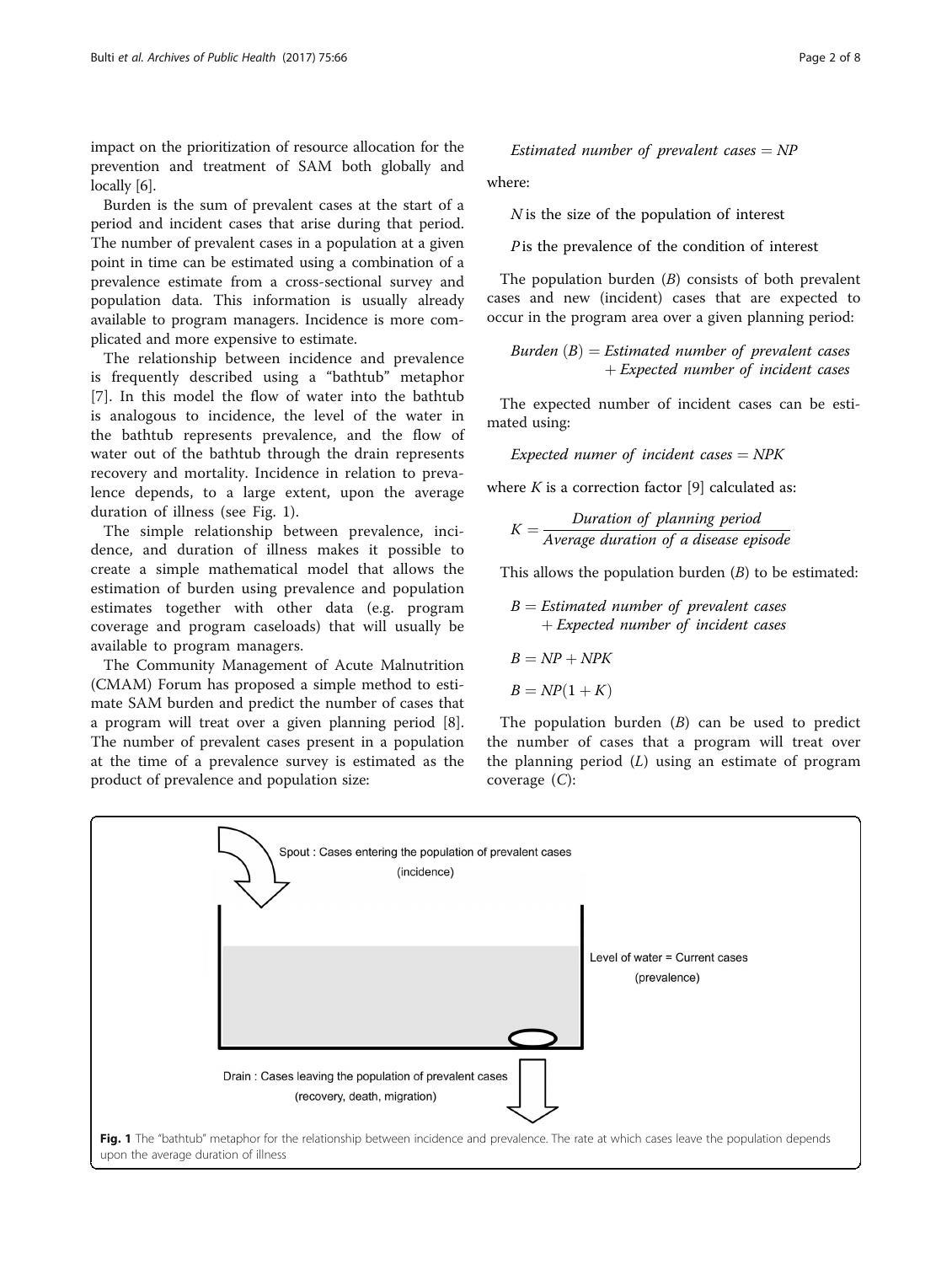Expected program caseload  $(L)$  $=$  Expected coverage  $(C) \times$  Population burden  $(B)$ 

 $L = CNP(1 + K)$ 

All of the terms in this estimator are subject to uncertainty.

Uncertainty regarding coverage  $(C)$  and prevalence  $(P)$ is usually quantifiable and is quantified by confidence intervals or credible intervals on point estimates. The prevalence of severe acute malnutrition (SAM) is often estimated with poor relative precision. For example, the commonly used Standardised Monitoring and Assessment of Relief and Transitions (SMART) prevalence surveys typically have effective sample sizes (i.e. the sample size after accounting for survey design effects) between  $n = 300$  and  $n = 400$  [\[10](#page-7-0)]. An effective sample size of  $n = 400$  yields an exact 95% confidence interval of  $[0.55\%; 3.24\%]$  on a 1.50% point estimate of SAM prevalence [[11\]](#page-7-0). The relative precision of this estimate is:

*Relative precision* (
$$
\%
$$
) =  $\frac{3.24 - 0.55}{1.50} \times 100 = 179.3\%$ 

Coverage is typically estimated with a precision of about  $\pm$  10% on a 50% estimate [[12](#page-7-0)]. This is a 40% relative precision.

Useful accuracy of population estimates can be achieved by correcting census data to account for population growth and migration. It can often be assumed that the population is estimated with little or no error. This may not, however, be the case in emergencies in which there is considerable and ongoing population movement and / or high levels of mortality.

Caseload  $(L)$  is a simple count of program admissions. This data is collected and reported on a routine basis and can usually be assumed to be measured with little or no error.

There is considerable uncertainty about the value of the incidence correction factor  $(K)$ . The average duration of an untreated SAM episode that is currently being used globally is 7.5 months. This is based on data from two cohort studies and provides an incidence correction factor  $(K)$  of 1.6 for a one-year planning period [\[13\]](#page-7-0). It was assumed that this value of  $K$  would apply in all contexts. Governments, United Nations agencies, non-governmental organizations (NGOs), and other SAM treatment program implementing partners have, in the absence of other evidence, been using this value of  $K$  to estimate the burden and expected caseload and to advocate for resources to treat children with SAM. Reports from SAM treatment programs suggest that the use of  $K = 1.6$  has led to programs underestimating caseload in some West African settings. Recent work indicates that a single value of  $K$  for use globally may not be useful (see Table [1](#page-3-0)) [[6](#page-7-0), [14](#page-7-0)–[16\]](#page-7-0).

Data from the Nigerian Community-based Management of Acute Malnutrition (CMAM) program from 2014 and 2015 are presented in this article. This program started operations in 2009 and has treated between 300 thousand and 500 thousand SAM cases each year. During the course of implementation it was recognized that the use of  $K = 1.6$  had led to considerable underestimation of SAM burden and program caseload. Given the public health and security situation in Nigeria it is anticipated that the Nigerian CMAM program will run for many years and accurate estimates of expected caseloads will be required to secure adequate continued funding.

This article presents a method to adjust or calibrate the value of  $K$  using the population of the program area, the number of program admissions, estimates of program coverage, and estimates of the prevalence of SAM in order to provide more accurate estimates of burden and expected caseload during program implementation. The method is illustrated using data from the Nigerian CMAM program. The revised estimate of  $K$  may also be useful to predict SAM burden and caseload from prevalence surveys in similar settings.

### **Methods**

The caseload estimation formula:

$$
L = CNP(1 + K)
$$

can be rearranged to find  $K$  given the other terms:

$$
L = CNP(1 + K)
$$

$$
1 + K = \frac{L}{CNP}
$$

$$
K = \frac{L}{CNP} - 1
$$

A suitable value for  $K$  can be found by substituting known values for  $L$ ,  $C$ ,  $N$ , and  $P$  with  $L$  being the  $ob$ served program caseload (i.e. the number of admissions).

The method outlined here assumes that both population  $(N)$  and caseload  $(L)$  are measured with little or no error although the method can be easily extended to accommodate uncertainty in these terms. The principal sources of uncertainty in this analysis are, therefore, prevalence  $(P)$  and coverage  $(C)$ . This can lead to considerable uncertainty in their product (PC) used in the estimator (Additional file [1\)](#page-6-0).

An approximate 95% confidence interval for the product of two proportions (i.e. prevalence  $(P)$  and coverage (C) in this application):

$$
\widehat{\theta} = P \times C
$$

is given by: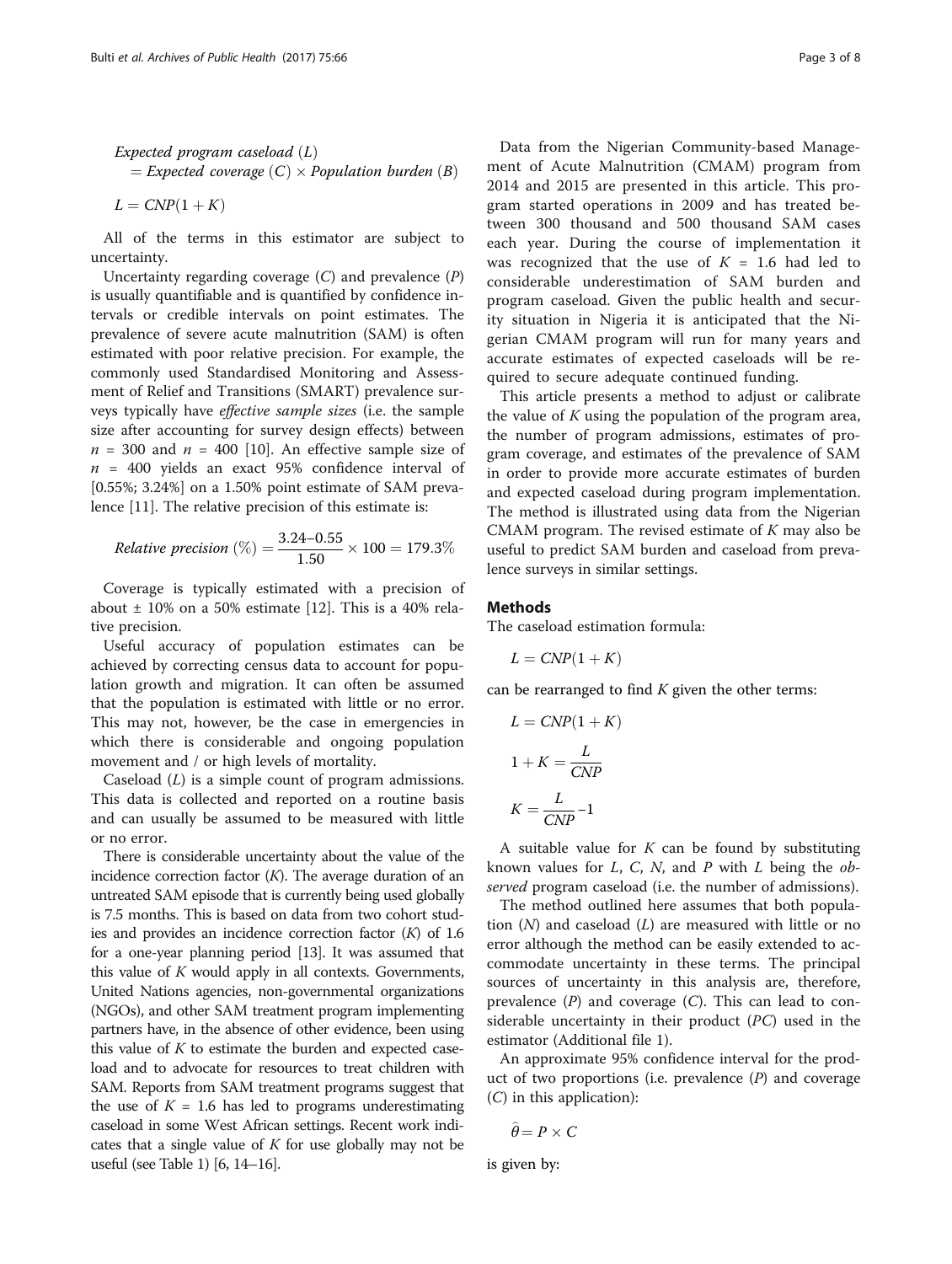<span id="page-3-0"></span>**Table 1** Values of incidence correction factors  $(K)$  found in recent studies<sup>a</sup>

| Country              | Year(s)   | $k_{p}$       | SAM case definition(s) $c$                                                | W/H<br>Reference <sup>c</sup> | Data Source(s)                                                                                  | Method                                                                 | Source                            |
|----------------------|-----------|---------------|---------------------------------------------------------------------------|-------------------------------|-------------------------------------------------------------------------------------------------|------------------------------------------------------------------------|-----------------------------------|
| Niger                | 2010-2013 | $4.30 - 9.50$ | W/H $<-3$ z-scores or<br>$MUAC < 115$ mm or bi-<br>lateral pitting edema  | <b>WGS</b>                    | Surveillance system (weekly)<br>Routine program data (weekly)<br>Routine program data (monthly) | Simple mathematical<br>models                                          | Deconinck<br>et al., 2016<br>[14] |
| Niger                | 2006-2007 | 5.37-11.78    | W/H $<-3$ z-scores or<br>$MUAC < 115$ mm or bi-<br>lateral pitting edema  | WGS                           | Community cohort (monthly)                                                                      | Compartmental model<br>to estimate mean<br>duration of SAM<br>episodes | Isanaka et<br>al., 2011 [6]       |
| Mali                 | 2010-2013 | $2.10 - 2.50$ | $W/H < -3$ z-scores or<br>MUAC $<$ 115 mm or bi-<br>lateral pitting edema | <b>WGS</b>                    | Community cohort (quarterly)<br>Surveys (occasional)                                            | Simple mathematical<br>models                                          | Isanaka et<br>al., 2016<br>$[15]$ |
| Niger                | 2010-2011 | $5.00 - 8.10$ | $W/H < -3$ z-scores or<br>bilateral pitting edema                         | <b>WGS</b>                    | Community cohort (monthly)<br>Surveys (monthly)                                                 | Simple mathematical<br>models                                          |                                   |
| Burkina Faso         | 2009-2010 | 7.30-17.00    | $MUAC < 110$ mm<br>(prevalence) MUAC<br><120 mm (incidence)               | <b>WGS</b>                    | Surveys (annual) Routine<br>program data (monthly)                                              | Simple mathematical<br>models                                          |                                   |
| Various <sup>d</sup> | 2005-2009 | 11.21         | $W/H < 70\%$ of median                                                    | <b>NCHS</b>                   | Surveys Caseloads for 5 months<br>after survey                                                  | Linear regression                                                      | Dale et al.,<br>2017 [16]         |

<sup>a</sup>A range of methods and data sources were used (surveillance systems, workload returns, cohort studies, repeated cross-sectional surveys, compartmental models, and regression of observed caseload against prevalence) were used to estimate the incidence correction factors (K). Refer to the original articles for details  $^{\rm b}$ A range of values (i.e. from different methods, data sources, settings, and case-definitions for severe acute malnutrition) is given when available c SAM = severe acute malnutrition, W/H = weight-for-height, MUAC = mid-upper-arm circumference, WGS = World Health Organization child growth standards, NCHS = National Center for Health Statistics child growth reference

<sup>d</sup>24 datasets (surveys and program admissions) from DRC (8), Burundi (2), Somalia (2), Sudan (7), Myanmar (2), and Niger (3). The incidence correction factor (K)<br>given in the table is for pooled data assuming coverage (O given in the table is for pooled data assuming coverage (C) of 38% (from Rogers et al., 2015). Considerable variation in K between settings was observed

$$
\widehat{\theta} \times e^{\pm 1.96 \times SE\left(\log \widehat{\theta}\right)}
$$

where:

$$
SE\left(\log\widehat{\theta}\right) = \sqrt{\frac{1-P}{n_P \times P} + \frac{1-C}{n_C \times C}}
$$

and  $n_P$  and  $n_C$  are the sample sizes used to estimate prevalence  $(P)$  and coverage  $(C)$  respectively [[17\]](#page-7-0). This formula is not immediately applicable to the sorts of data likely to be available to program managers because the effective sample sizes used to estimate both prevalence and coverage ( $n<sub>P</sub>$  and  $n<sub>C</sub>$ ) will differ from *reported* sample sizes due to *design effects* introduced by the use of complex samples and / or the use of prior information [\[12,](#page-7-0) [18,](#page-7-0) [19\]](#page-7-0).

Prevalence is usually estimated using surveys employing complex sample designs. The prevalence estimates used in this report were made by combining results from several cross-sectional household surveys that used a two-stage cluster sample design representative at the state level following the SMART methodology [\[10, 20](#page-7-0), [21](#page-7-0)].

Coverage of CMAM programs is often estimated using spatially stratified samples [[12](#page-7-0), [22](#page-7-0)–[24\]](#page-7-0). Semi-Quantitative Evaluation of Access and Coverage (SQUEAC) coverage assessments use a Bayesian beta-binomial conjugate analysis in which the conjugate prior contains information that contributes "pseudo-observations" to the analysis [[12, 19](#page-7-0)].

The effective sample size associated with the estimate of a proportion can be calculated from the reported point estimate  $(p)$  and its associated upper and lower 95% confidence limits (UCL and LCL).

Variance (VAR) is calculated as:

$$
VAR = \left(\frac{UCL-LCL}{2 \times 1.96}\right)^2
$$

The effective sample size ( $n_{effective}$ ) is calculated as:

$$
n_{effective} = \frac{p(1-p)}{VAR}
$$

rounded to the nearest whole number.

This calculation is performed to find both  $n_P$  and  $n_C$ before calculating  $SE( \log \hat{\theta})$ .

We used the approach outlined above to find a suitable value for  $K$  for the Nigerian CMAM program. Data relating to program admissions (i.e. caseload) in 2014 and 2015 were taken from routine program monitoring reports. Population estimates were made using data from the 2006 Nigerian Census corrected for population growth and migration [\[25](#page-7-0)]. Prevalence estimates for SAM were available for 2014 and 2015 [\[20](#page-7-0), [21\]](#page-7-0). An estimate of program coverage was available from a wide-area Simplified Lot-qualityassurance Evaluation of Access and Coverage (SLEAC) survey completed in early 2014 [[12, 26](#page-7-0), [27](#page-7-0)]. The reported coverage from this survey was used for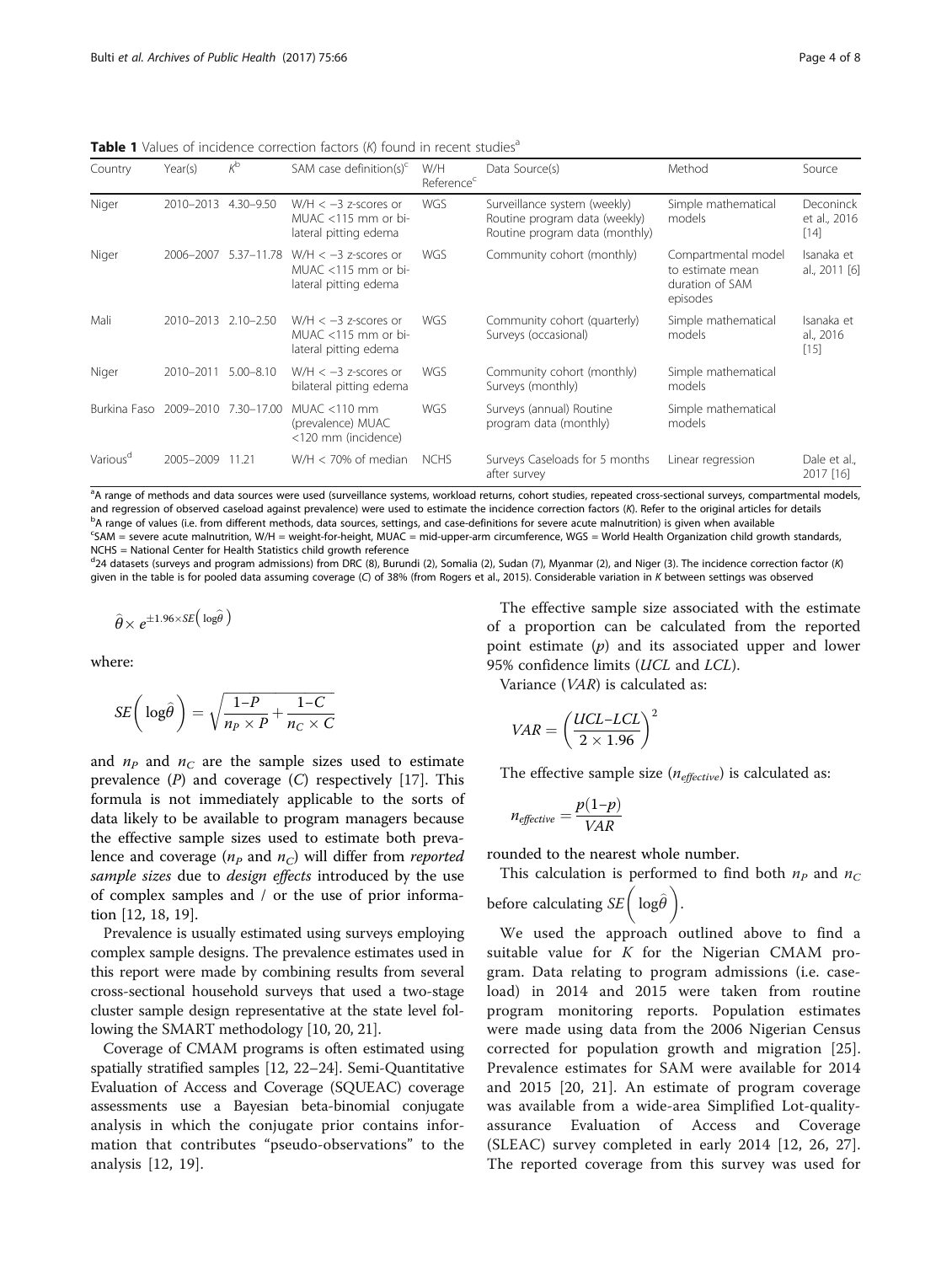both 2014 and 2015 since it was the only coverage data available. Data were entered and analyzed using Microsoft Excel. This software was used because it is likely to be available and familiar to CMAM program managers. A Microsoft Excel spreadsheet that performs the required calculations is provided as online supporting material. All calculations were checked using the R Language and Environment for Statistical Computing version 3.3.3 [\[28\]](#page-7-0).

The method used to calculate the 95% confidence limits for the product of prevalence and coverage  $(PC)$  is approximate. A less approximate 95% confidence interval (i.e. an interval that contains the true value close to 95% of the time) may be calculated using a bootstrap estimator [[29](#page-7-0), [30\]](#page-7-0). Estimates of the incidence correction factor  $(K)$ were made using a bootstrap estimator for the product of prevalence and coverage (PC). A percentile bootstrap estimator with one million replicates for prevalence and coverage drawn from appropriate binomial distributions was used  $[29]$  $[29]$  $[29]$ . Data were analyzed using the R Language and Environment for Statistical Computing version 3.3.3 [\[28](#page-7-0)].

### Results

Table 2 shows the observed and expected (i.e. calculated using  $K = 1.6$ ) caseloads and the revised incidence correction factors (K) for 2014 and 2015

together with the data on which the calculations were based. Use of  $K = 1.6$  to predict caseload had resulted in gross underestimates in both years. The resulting revised estimates for K were  $K = 14.39$  (95% CI = 6.64; 30.02) and  $K = 11.66$  (95% CI = 5.94; 22.10) for 2014 and 2015 respectively. These estimates were pooled giving  $K = 13.02$  (95% CI = 6.80; 19.25). The final two rows of Table 2 show the expected caseloads for 2014 and 2015 using the pooled estimate for  $K$  and difference between the observed and expected caseloads. Table [3](#page-5-0) compares estimates of the incidence correction factor  $(K)$  calculated using the approximate method and the bootstrap estimator.

## Discussion

The approach outlined in this document can provide useful estimates of locally appropriate incidence correction factors. Applying the value of  $K$  estimated for 2014 to the population, prevalence, and coverage data for 2015 yields a predicted caseload of 484,766 cases. This is a 21.6% overestimate of the observed caseload for 2015. Some of this error may have been due to lower than specified coverage during the implementation phase of additional CMAM programming initiated in early 2015 as part of the ongoing emergency response in Northern Nigeria. This degree of error in caseload prediction is a considerable improvement

Table 2 Incidence correction factors for northern Nigeria CMAM program 2014 and 2015 and the data used to calculate them

|                                                                                |                                    | Year                 |                                           |                                                                                                                                                                                                                                               |  |
|--------------------------------------------------------------------------------|------------------------------------|----------------------|-------------------------------------------|-----------------------------------------------------------------------------------------------------------------------------------------------------------------------------------------------------------------------------------------------|--|
|                                                                                |                                    | 2014                 | 2015                                      | Data sources                                                                                                                                                                                                                                  |  |
| Population                                                                     | $\mathcal N$                       | 3,550,827            | 4,281,700                                 | Nigeria census 2006 corrected for population growth<br>and migration. Population is for children aged betweer<br>6 and 59 months in districts in which CMAM services<br>were delivered.                                                       |  |
| Prevalence <sup>a</sup>                                                        | P                                  | 1.60% (0.50%; 2.71%) | 2.01% (0.82%; 3.19%)                      | Pooled prevalence from state level SMART surveys                                                                                                                                                                                              |  |
| Program Coverage <sup>b</sup>                                                  | C                                  |                      | 36.6% (32.3%; 40.9%) 36.6% (32.3%; 40.9%) | Wide-area SLEAC survey                                                                                                                                                                                                                        |  |
| Observed caseload                                                              |                                    | 320,047              | 398,676                                   | Routine program monitoring data                                                                                                                                                                                                               |  |
| Expected caseload<br>(using $K = 1.6$ )                                        | $E_{K=1.6} = CNP(1 + K)$           | 54,063               | 81.897                                    | C, N, and P as above (C and P expressed as<br>proportions). Calculations are based on $K = 1.6$                                                                                                                                               |  |
| Difference (observed -<br>expected)                                            | $L - E_{K = 1.6}$                  | 265,984              | 316,779                                   | Calculated as the difference between observed<br>caseload $(L)$ and expected caseload $(E)$ .                                                                                                                                                 |  |
| Prevalence x Coverage                                                          | PC                                 | 0.59% (0.29%; 1.18%) | $0.74\%$ (0.40%: 1.34%)                   | Calculated (see text)                                                                                                                                                                                                                         |  |
| Incidence correction<br>factor <sup>c</sup>                                    | $K=\frac{L}{PCN}-1$                | 14.39 (6.64; 30.02)  | 11.66 (5.94; 22.10)                       | Calculated (see text)                                                                                                                                                                                                                         |  |
| Expected caseload (using<br>pooled adjusted<br>incidence correction<br>factor) | $E_{K=13.02} = CNP(1 + K)$ 291,527 |                      | 441,612                                   | C, N, and P as above (C and P expressed as<br>proportions). Calculations are based on $K = 13.02$ (see<br>text).                                                                                                                              |  |
| Difference (observed -<br>expected)                                            | $L - E_{K=13,02}$                  | 28,520               | $-42.936$                                 | Calculated as the difference between observed<br>caseload (L) and expected caseload ( $E_{K} = 1302$ ).                                                                                                                                       |  |
|                                                                                |                                    |                      |                                           | $\partial D_{22}$ , and the $L_{22}$ and $\Delta L_{22}$ are the state of the set of the set of $L_{22}$ are the set of the set of the set of the set of the set of the set of the set of the set of the set of the set of the set of the set |  |

<sup>a</sup>Prevalence is for MUAC <115 mm or bilateral pitting edema. This case-definition accounts for c. 98% of all program admissions based on an analysis of routine program monitoring data from two states of northern Nigeria (n = 102,245 admissions from January 2010 to December 2013). Prevalence estimates for the states in which the program was operating are reported. This was calculated as the population weighted average of SMART survey results from individual states <sup>b</sup>Coverage refers to point coverage (i.e. the proportion of current SAM cases found by the survey that were enrolled in the CMAM program). Results from a wide-area SLEAC survey from February 2014 are used for both years [Banda et al., 2014]

The formula of the estimator for K is rearranged to reflect the fact that PC was calculated prior to use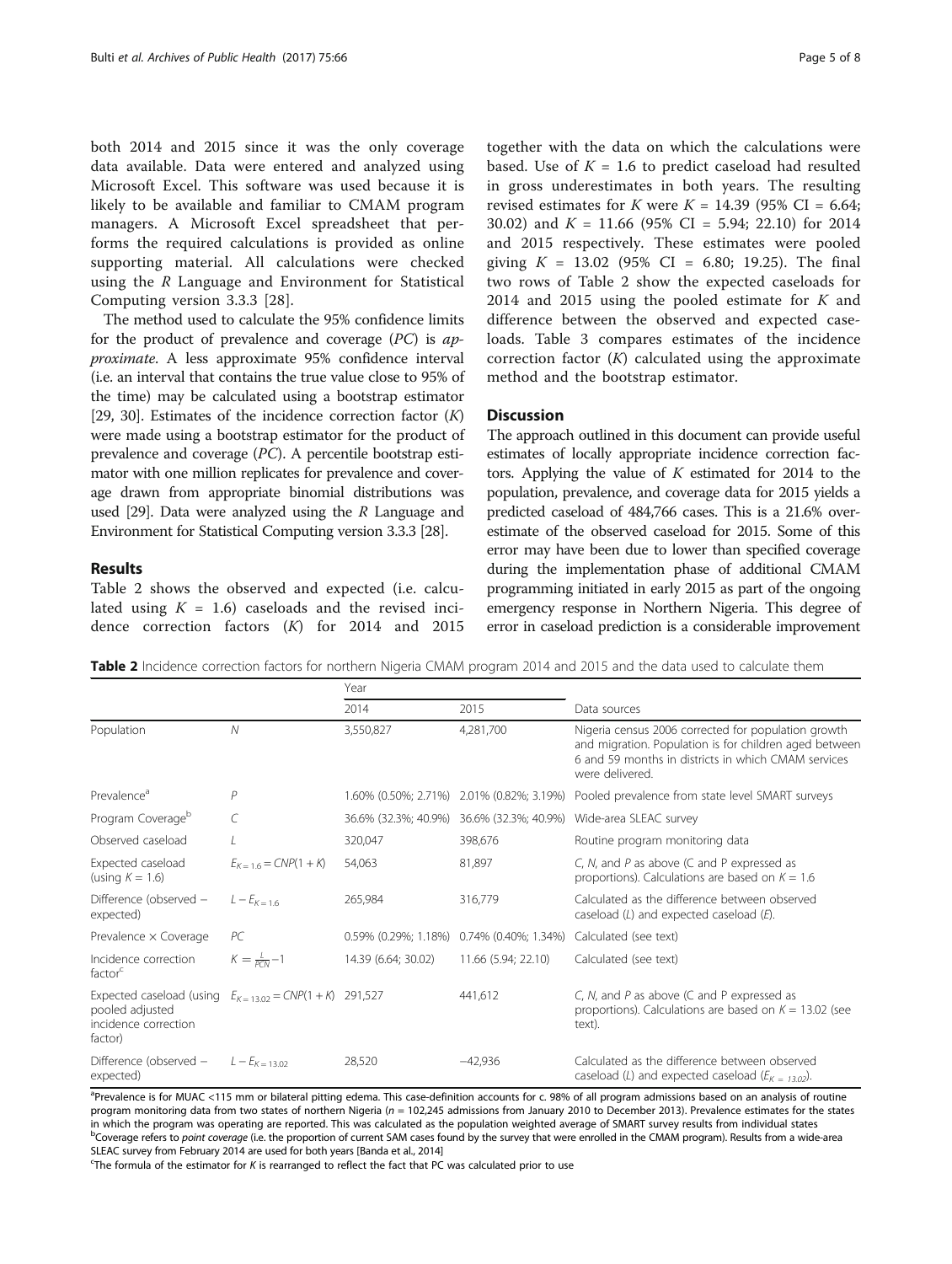<span id="page-5-0"></span>Table 3 Estimates of the incidence correction factor made using two methods to calculate the product of prevalence and coverage

| Year   | K (approximate)     | K (bootstrap)       |
|--------|---------------------|---------------------|
| 2014   | 14.39 (6.64; 30.02) | 14.72 (7.73; 40.44) |
| 2105   | 11.66 (5.94; 22.10) | 11.91 (6.17; 27.08) |
| Pooled | 13.02 (6.80; 19.25) | 13.32 (6.10; 20.53) |

upon the 79.5% underestimate experienced when using  $K = 1.6$ . Applying the pooled estimate of K (i.e.  $K = 13.02$ ) to the population, prevalence, and coverage data yields predicted caseloads of 291,257 cases and 441,612 cases for 2014 and 2015 respectively. These are a 9.0% underestimate and 10.8% overestimate of the true cases for 2014 and 2015. Error are likely to decrease over time as more annual estimates of  $K$  become available. Not all errors have the same consequences. For example, overestimation may have positive consequences if program coverage is limited by stop-start funding and supply breaks caused by underestimation of burden and / or predicted caseload. Underestimation may lead to an under-resourced program in which program activities essential to achieving and maintaining coverage (e.g. community mobilization, community sensitization, and community-based case-finding activities) are neglected in order to maintain core clinical activities. Underestimation, in some cases, may lead to supply breaks necessitating the temporary closure of programs.

Confidence intervals for the bootstrap estimates of the incidence correction factors are wider than when the approximate method is used. Estimates made using the approximate method are likely to be spuriously precise. The use of approximate methods to calculate confidence intervals is, however, a widely accepted practice for many public health applications. The approximate method has the advantage of being easy to implement using software, such as Microsoft Excel, that is available and familiar to CMAM program managers.

Estimates of the incidence correction factor  $(K)$  lack precision even when the approximate method is used. For example, the 95% confidence interval for the 2015 estimate of the incidence correction factor  $(K)$  using the approximate method ranges between  $K = 5.94$  and  $K = 22.10$ . This translates into a 95% confidence interval for the caseload prediction of between about 218 thousand and 728 thousand. This degree of imprecision may limit the utility of the method as a planning tool.

The principal sources of imprecision are in estimates of prevalence and coverage. Improving the precision of estimates of prevalence and / or coverage will improve the precision with which the incidence correction factor  $(K)$  is estimated.

SAM prevalence is usually estimated with poor relative precision. Relative precision of the prevalence estimates are 138% for the 2014 SAM prevalence estimate and 118% for the 2015 prevalence estimate. The lack of precision in prevalence estimates is due, in part, to the use of sample designs that reduce the effective sample sizes of surveys. It is likely that precision could be improved using, for example, stratified sample designs and larger sample sizes. This would, however, require considerable changes to current practice. Lack of precision is also due to the way that survey data are analyzed. Replacing the classic estimator:

$$
Prevalence = \frac{Number\ of\ SAM\ cases\ found\ in\ the\ survey\ sample}{Super\ S, where the\ sample\ size}
$$

with a PROBIT estimator has been demonstrated to reduce the half-width of 95% CIs by about 60% with only small losses of accuracy [\[31](#page-7-0)–[33\]](#page-7-0). Slightly Larger gains in precision have been demonstrated using a Bayesian-PROBIT estimator [[19,](#page-7-0) [34](#page-7-0)]. The advantage of data analytic approaches to improving precision are that they can be applied to data collected with currently used survey methods including historical data at little extra cost.

The precision of the coverage estimate was not an issue in the work reported here because a large stratified sample was used to estimate coverage with good relative precision (i.e. 23.5%). Precision of coverage estimates may, however, be a problem for smaller programs. We investigated this issue using data from 227 SQUEAC coverage assessments of district-level NGO-delivered CMAM programs performed between January 2010 and July 2015 and provided to us by the Coverage Monitoring Network. The median relative precision for coverage estimates between 40% and 60% was 42.6% (IQR =  $38.4\%$ ; 48.5%). This is an expected result as SQUEAC coverage assessments are usually designed to estimate coverage with this level of precision [\[12\]](#page-7-0).

The poorer relative precision of SAM prevalence estimates means that efforts to improve the precision of these estimates are likely to yield greater improvements in the precision with which the incidence correction factor  $(K)$  is estimated than may be achieved by efforts to improve the precision of coverage estimates. This is illustrated in Table [4](#page-6-0) using the data from 2015. It is important to note that improvement in the precision of prevalence estimates can be achieved with very little increase in costs but that improvements in the precision of coverage estimates would entail considerable increases in costs.

## Limitations

A key limitation of the work reported here is that coverage data was not current, particularly for 2015.

A limitation of the method described here is that burden and caseload may be influenced by migration into and out of the program area. Rapid and substantial changes in the population of the program area are likely to affect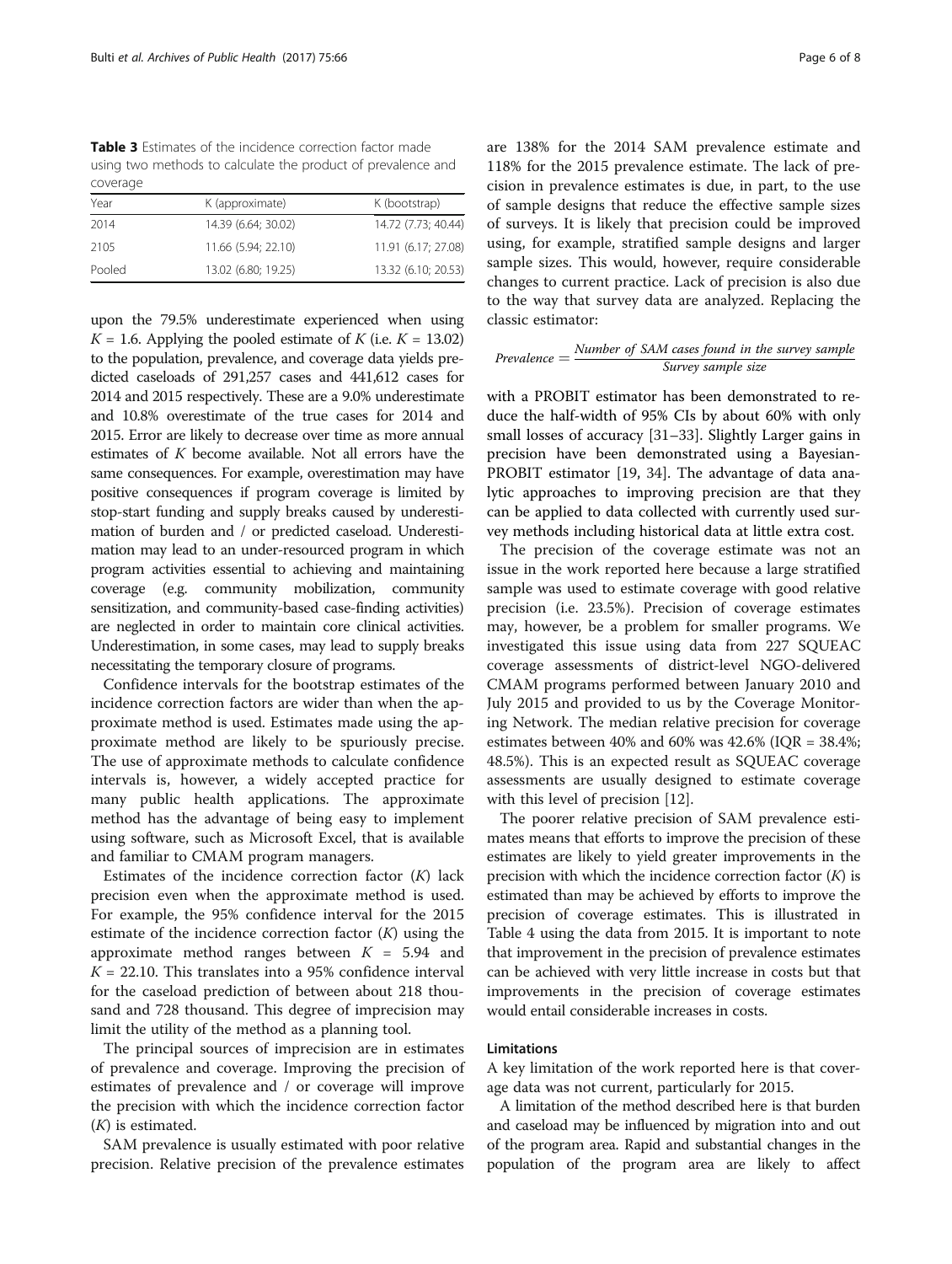|                                                                |                | Incidence correction factor $(K)$ |         |                                 |  |  |
|----------------------------------------------------------------|----------------|-----------------------------------|---------|---------------------------------|--|--|
| Scenario                                                       | Point estimate | 95% I CL                          | 95% UCL | Relative precision <sup>a</sup> |  |  |
| No change                                                      | 11.66          | 5.94                              | 22.10   | 139.59%                         |  |  |
| Reduce half-width of 95% CI for prevalence by 60% <sup>b</sup> | 11.66          | 772                               | 1737    | 82.76%                          |  |  |
| Reduce half-width of 95% CI for coverage by 60% <sup>c</sup>   | 1.66           | 6.00                              | 21.88   | 136.19%                         |  |  |

<span id="page-6-0"></span>Table 4 Effect of improved precision of SAM prevalence estimates and coverage estimates of the precision of the estimate of the incidence correction factor (K) using 2015 data from the Nigerian CMAM program

<sup>a</sup>Relative precision is calculated as <sup>95%</sup>UCL−95%LCL × 100. Smaller values indicate better precision<br><sup>b</sup>This lovel of improvement is achievable using a PPOPLT estimator with ovisting survey design

Relative precision is calculated as *<del>chatic Estimate X</del>* 100. Smaller values indicate better precision<br>This level of improvement is achievable using a PROBIT estimator with existing survey designs and survey data

c This level of improvement could only be achieved by a considerable increase in survey sample sizes

population size  $(N)$ , prevalence  $(P)$ , and program coverage (C). Migration may, therefore, result in grossly inaccurate predictions of burden  $(B)$  and caseload  $(L)$  that are based on estimates of population size  $(N)$ , prevalence  $(P)$ , and program coverage (C). Monitoring population movements and adjusting burden and caseload predictions may help to address this problem. Adjustment may also require that additional prevalence and coverage surveys be undertaken. In the case of the Nigerian CMAM program there have been reports of SAM cases entering Nigeria from Niger and being admitted to CMAM sites in districts that border Niger. The effect of this on the work reported here is likely to be small since data for the whole country were used. It is important to note that this may have larger effects on burden  $(B)$  and caseload  $(L)$  predictions for (e.g.) small NGOdelivered programs operating in border districts.

The assumption that caseload  $(L)$  is measured with little or no error may also be a limitation. In the case of the Nigerian CMAM program there have been reports from 3 of the 114 districts in which the program is operating of beneficiaries being registered at more than one CMAM site with the assumed intention of receiving additional food and drugs. New CMAM sites were opened in these districts and some of the double registration may have been due to informal transfers between sites. An informal transfer would have been reported as a new admission at the destination site and, some weeks later, as a defaulting patient at the originating site. The effect of this would have been to increase reported caseload (L). It seems likely that double registration will have had only a small effect on caseload  $(L)$  used in the work reported here. This would have caused only a small increase in the estimates for  $K$  reported here. The covert nature of some double registrations does mean that the magnitude of any increase will always be difficult to quantify.

## Conclusion

The work reported here shows that it is possible to considerably improve predictions of CMAM caseload by applying a simple mathematical model to data that are readily available to program managers. This implies that more accurate

predictions of burden may also be made using the same methods and data. The precision of estimates of caseload and burden may be improved by using PROBIT or Bayesian-PROBIT estimators of SAM prevalence.

The implication of this study, and of similar reports based on a variety of approaches (see Table [1\)](#page-3-0), is that the current estimates of SAM burden are likely to be gross underestimates. Applying the pooled incidence correction factor found in this study to the 16 million estimate made using prevalence data yields an estimated global SAM burden of  $208$  (95% CI = 109; 308) million cases annually. It seems unlikely, however, that the incidence correction factor estimated for the Nigerian CMAM program will be globally applicable. Local estimates of K will be needed to make local prediction of burden and caseload. These local estimates of K could be applied to local estimates of prevalence and population with the results summed in order to estimate global SAM burden.

Given the public health importance of having reliable estimates of burden and caseload and the uncertainties of this approach based on program data, a confirmation of estimates of  $K$  using direct estimates of incidence from continuous monitoring of open cohorts and surveillance systems in similar settings may be warranted. Comparison with other indirect methods may also prove useful.

## Additional file

[Additional file 1:](dx.doi.org/10.1186/s13690-017-0234-4) Caseload method. (XLSX 36 kb)

#### Acknowledgements

The authors wish to thank Federal Ministry of Health of Nigeria for providing program data for the analysis.

## Funding

No funding was obtained for this study.

#### Availability of data and materials

Data will be available upon request from the corresponding authors.

#### Authors' contributions

AB, ABR, MM conceived the study and drafted the manuscript. All authors read and approved the final manuscript.